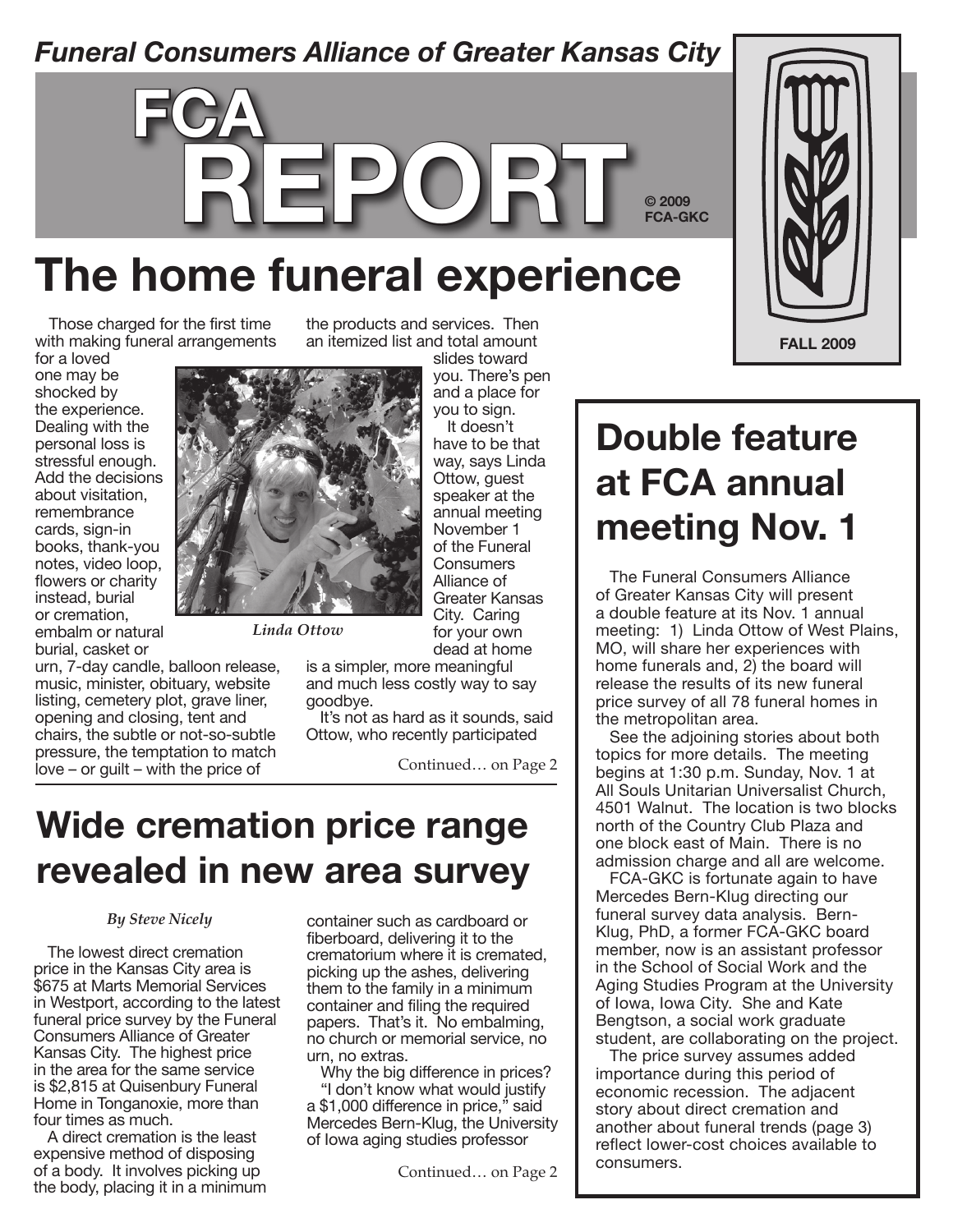## **Direct cremation prices average \$1,852 in survey**

Continued from Page 1

who is directing the survey's data analysis. "A direct cremation is a direct cremation. It pays to shop around."

Calvin Quisenbury cited higher overhead costs as a factor in his price. Ron Marts, who operates in store-front facilities on Westport Road, has lower overhead costs. His is one of seven funeral homes in the area offering direct cremations for less than \$1,000. In contrast, 26 funeral homes charge over \$2,000 for the same service.

Direct cremation prices were included in the General Price Lists of 51 of the Kansas City area's total 78 funeral homes. The Funeral Consumers Alliance of Greater Kansas City (FCA-GKC) collected General Price Lists for all of the funeral homes and is compiling the information for release at FCA-GKC's annual meeting Nov. 1. The periodic price surveys of the area's funeral industry also include figures for embalming, viewing, hearses, limos, caskets and other funeral options. It is the only survey of funeral prices available in the metropolitan area.

Funeral homes are required by the Federal Trade Commission's Funeral Rule to keep General Price Lists, to provide them to families when planning funerals and to anyone who requests one in person. FCA-GKC gathered the price lists in August and is comparing them with its last survey in 2007. The volunteer-operated FCA-GKC is one of 100 non-profit affiliates of the national Funeral Consumers Alliance based in South Burlington, VT.

The average price for direct cremations among the 51 funeral homes was \$1,852 this summer, a 13 % increase from the 2007 survey average of \$1,646.

Bern-Klug cautioned consumers to be aware when looking at prices because some funeral homes do not include the fee charged by the crematorium in their direct cremation prices. Most people would assume the cost of direct cremation would include the price of cremation, but it's not always the case, she said. Most include the fee. Some don't but say so and list it separately. Some don't say one way or the other. The FCA-GKC survey will include the fees.

Nineteen McGilley and D.W.



*General price lists*

Newcomer's funeral homes owned by two national chains had higher prices than most others in the area. The McGilley facilities, operating under the Dignity label and owned by Service Corporation International, listed direct cremation prices from \$2,240 to \$2,495. The eight Newcomer's facilities, owned by Stewart Enterprises, list direct cremation prices of \$2,240. The higher prices of the corporate chains here follow their national pattern of acquiring local funeral properties, retaining their local names and raising prices in response to stockholder interests.

Nine funeral homes did not increase their direct cremation prices from 2007 and one actually lowered its price. Mary Butler Meyers Funeral Home in Kansas City, KS dropped its price \$250 to \$1,295.

 Other funeral homes with direct cremation prices under \$1,000 are \$750 at Kansas City Funeral Directors in Kansas City, KS; \$795 at Cedar Crest Memorial Chapel in DeSoto; \$850 at Church Funeral Associates in Mission; \$864 at Slider Funeral home in Kansas City, KS; \$935 at E.S. Eley & Sons in Kansas City, MO, and \$995 at Elite Funeral Chapel in Kansas City, MO.

Two cremation societies in the area posted prices well below the area's \$1,852 average. Heartland Cremation and Burial Society of Raytown and Overland Park offers direct cremations for \$1,045. And the Cremation Society of Kansas and Missouri (Prairie Village and Kansas City, MO) list \$1,095. Both are for-profit businesses affiliated with local funeral operators. They are not strict societies that exist solely for the benefit of their members as the "society" name implies.

Both cremation societies have their

### **Home funeral topic at FCA-GKC annual meeting**

Continued from Page 1

in a home funeral in St. Louis and has witnessed the practice in Camphill Village communities in New York and Germany. Home funerals return death care to its traditional roots throughout the world since ancient times, she said.

Death at home followed by a meaningful vigil and natural burial are the standard practices in Camphill Villages in several states and in more than 150 locations worldwide. Camphill Villages care for residents with special needs in communities where they live and work as members of extended families. Ottow, 60, manages such a village in the Ozarks near West Plains, MO.

Ottow said her experience with the "leave taking" process after a friend's death in St. Louis was beautiful and deeply meaningful.

"She was a colleague as well as a friend, and she fiercely wanted to live. But she made her arrangements very deliberately, and was able to say just what she wanted, and we honored that to the best of our abilities."

Helping to prepare the body was a loving and uplifting experience, she said. Friends and relatives kept a vigil with the body for three days.

"All the way through, those keeping the vigil held the idea of love and images of gratitude firmly, to not hold her back by our grief. The Gospel of St. John was read every hour."

The body was cremated after the vigil. Ottow said home funerals still are the standard in many parts of the world.

"To me it is a deeper way of saying goodbye and honoring the person, and it provides a deeply moving experience for family and friends."

own crematories and several others are owned by area funeral homes. Two are independently owned, but only serve funeral homes. Unlike some cities where families can deal directly with crematories, that option does not exist here. The independent crematories would lose business if they began bypassing funeral homes, their primary customers.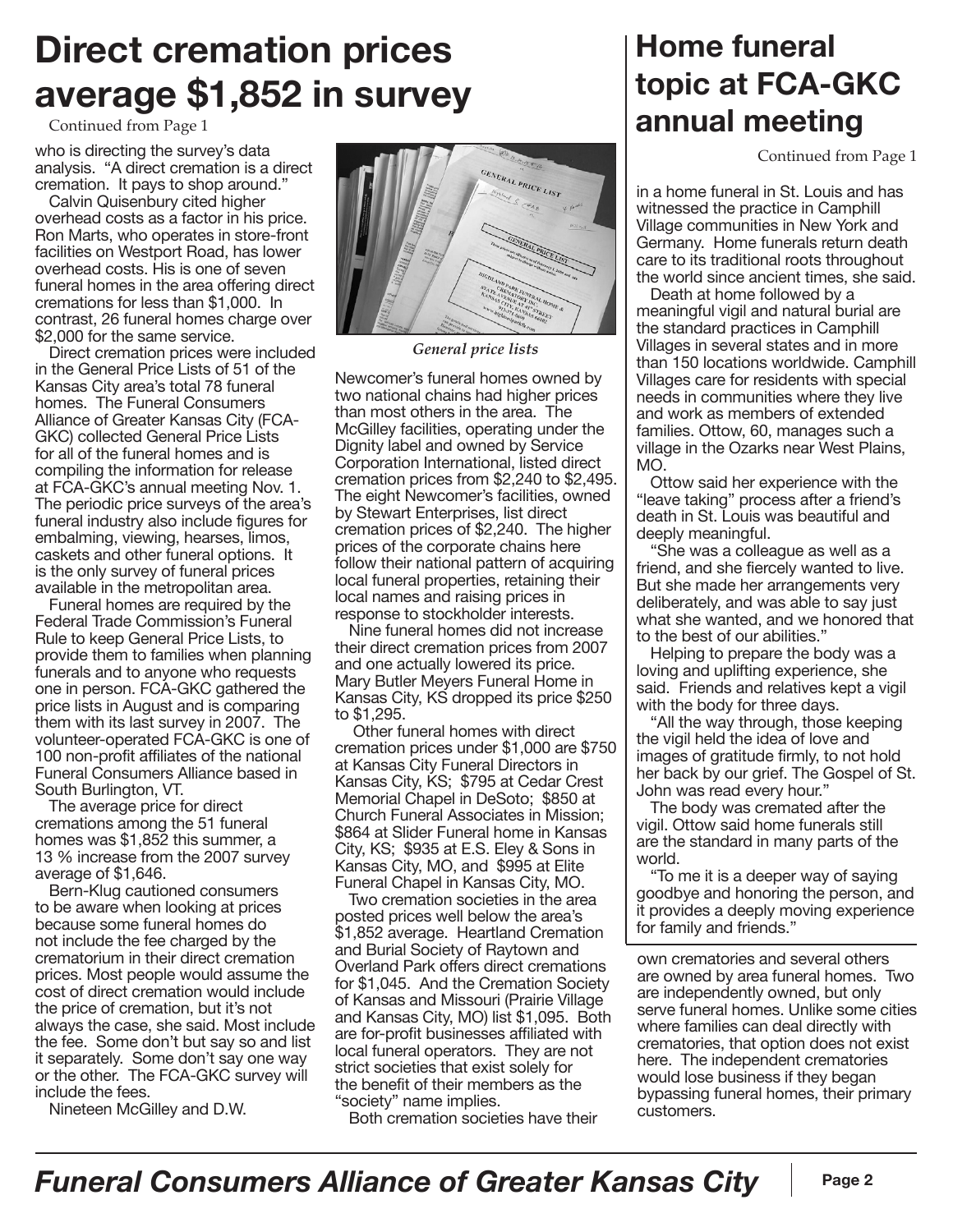# **Recession shapes KC area funeral trends**

*By Jim Fitzpatrick*

Thad Rogers, owner of K.C. Funeral Directors, a low-cost funeral home in Kansas City, KS, sees two new trends in the funeral business as a result of the recession. First, he said, families are paying more attention to price and less to brand loyalty.

"Everyone is so price conscious these days," said Rogers, third generation funeral home operator. "They are being very selective on what they're doing."

The second trend, which goes hand in hand with the first, Rogers said, is that some of the privately owned, smaller funeral homes -- such as his -- have been willing to discount their prices to help families in need.

A third trend -- one that was well established before the recession -- continues. The funeral industry in general continues to see an increase in the percentage of families choosing cremation, which is a lower-cost alternative compared with traditional funerals and burials. At his business, however, Rogers said that the percentage of cremations has held steady at about 65 percent the last five years. That percentage is exactly the same as reported by another lowcost provider, Ron Marts of Marts Memorial Services in Kansas City, MO. The metropolitan area average for cremations currently is about 35 percent, several funeral directors reported.

The Mary Butler Meyers Funeral Home in Kansas City, KS, responded to recessionary pressure by dropping its price for direct cremation by \$250 since the FCA-GKC's last price survey in 2007. That lowered its price to \$1,295, well below the area's average of \$1,852 for the least expensive funeral option. (See story on page one.)

"We're trying to keep prices as low as possible because the economy is so bad," said assistant funeral director Kathleen Meyers Baska. "We may lower them again."FCA-GKC board president Bev McGill fields calls from people seeking assistance. Every week she receives at least one call from someone with a recently



*Cremation trend continues*

deceased family member without money for the funeral.

"There are few if any monetary resources available for these families," McGill said. "When they place the call, they usually have already made funeral plans at a mortuary. Most mortuaries will not proceed with the service until they have the required funds. If the families would utilize the information we have in the survey, or call us before they have made the arrangements, we could tell them about less expensive, but still meaningful, funeral alternatives."

Rogers mentioned a fourth trend that has taken hold in some area

but has not yet arrived in Kansas City. He said that "green burials," where bodies are not embalmed before being placed in the ground, are "the next frontier" in the funeral business.

Lawrence, KS, is the only city in the area that has designated an area for natural burials in the city-owned Oak Hill Cemetery. Columbia, MO, also has a natural cemetery, called Green Acres.

Besides banning embalmed bodies, "natural" cemeteries generally prohibit the use of metal or plastic caskets, as well as vaults and concrete or steel grave liners. The minimum requirement in Lawrence is a cardboard box reinforced on the bottom with boards.

Rogers said the funeral business is evolving in many areas and leaving behind the relatively static format of 20 years ago. People are open to new options on all fronts, he said, including the type of memorial books that are used, the nature of funeral services and what is done with the remains.

## **Bill would bring cemeteries under FTC's Funeral Rule**

The national Funeral Consumers Alliance has announced that is it supporting The Bereaved Consumer's Bill of Rights Act of 2009, which was introduced by Rep. Bobby Rush, an Illinois Democrat.

The bill (HR 3655) sets national standards for the protection of funeral and cemetery consumers. The act would direct the Federal Trade commission to strengthen and expand the Funeral Rule, a 1984 FTC provision that requires funeral homes to give consumers accurate, itemized price information and various other disclosures about funeral goods and services.

The Funeral Rule does not apply to cemeteries, but The Bereaved Consumer's Bill of Rights would extend consumer protection to cemeteries. Among other things, the bill would:

- Compel cemeteries to give consumers accurate prices before a sale.
- Give cemetery consumers the right to buy only the goods and services they want; families would be able to buy markers, monuments, or grave vaults from less expensive retail vendors rather than being captive to a particular cemetery's prices.
- Bar cemeteries from forcing families to buy entire packages of goods or services, if the family wants to choose item by item.

Some of the bill's provisions are the result of suggestions by Josh Slocum, national FCA executive director. Slocum said that Rush's staff solicited comments from him before the bill was introduced.